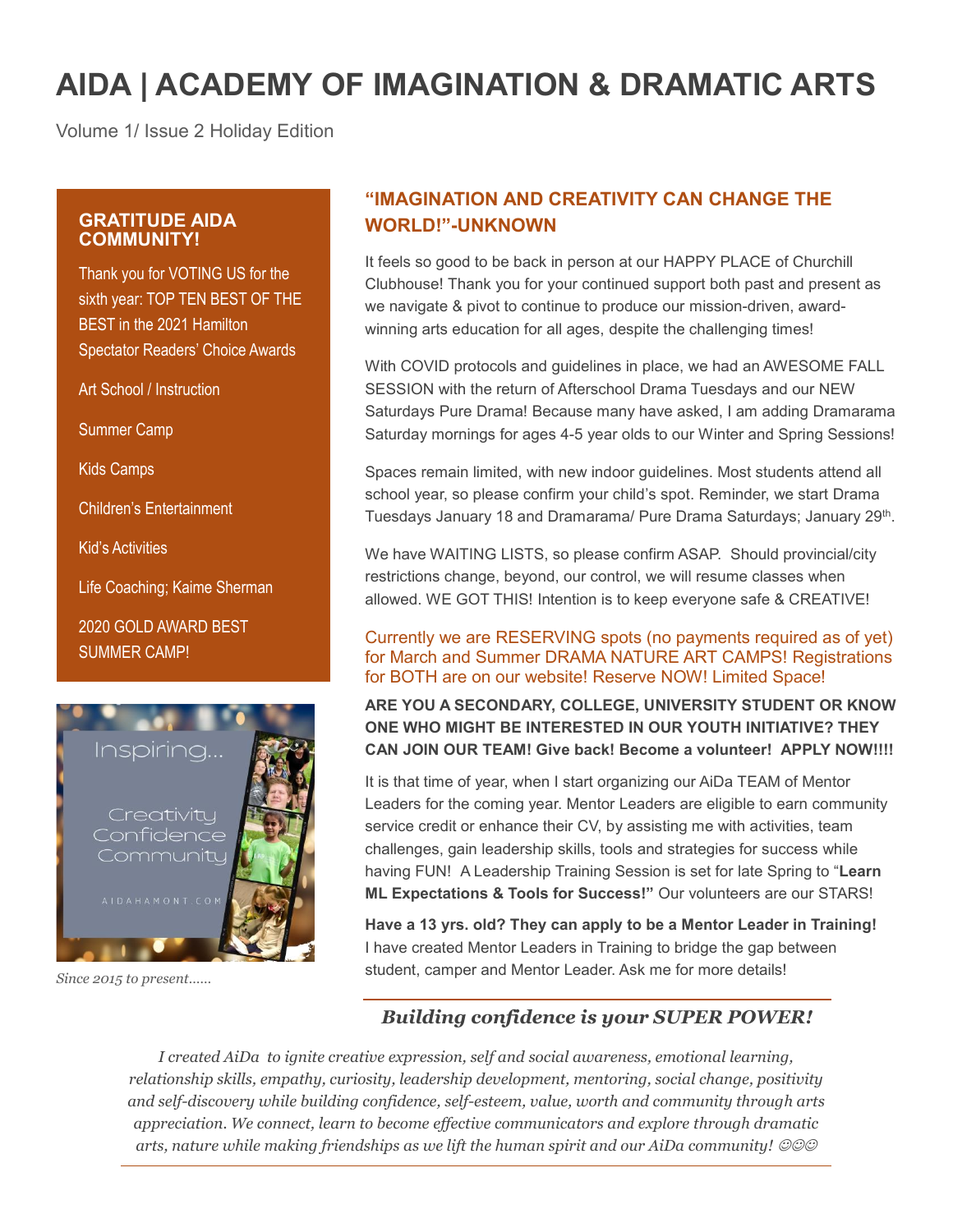

*Everyone has greatness within, it just in development.*

# Kaime Sherman

# **AiDa | Academy of Imagination &**

**Dramatic Arts** Mailing address: 188 Dalewood Crescent Hamilton, ON L8S 4C1 289.396.8351 [aida.hamont@gmail.com](mailto:aida.hamont@gmail.com) [www.aidahamont.com](http://www.aidahamont.com/)

AiDa is mission-driven Arts Education for all ages (student, entrepreuner to professional) offering Acting, Public Speaking, Communicating, Life Coaching. Mentoring and Leadership Training, Classes, Workshops, Camps, Afterschool programs, Saturday Drama, POPUPS, Community Partnerships and Customized Workshops. We instruct in person and virtual, offering private and group sessions.

## **LET IT FLOW**

Need a gift giving idea? Check out my book, " **Creativity and Flow; A Journal of Ideas and Inspiration,"** available on Amazon!

#### **www.amazon.com/author/kwsherman**

I wrote it to inspire everyone to write their own story! It is filled with some of my favorite inspirational quotes to motivate and to be thought provoking. I created it to be used as a working journal for you to set your intentions, add clarity to your purpose and discover your greatness within! SHINE YOUR LIGHT!

## **HELP SPREAD AIDA LOVE AND AWARENESS!**

It's that time of year again, when The City of Hamilton invites YOU to recognize your favorite **Arts Community Leader with the 2022 City of Hamilton Arts Award Nominations!** 

I would be grateful for your support to help AiDa move forward in allowing others in our community to become aware of what we do. The past two years have been a tremendous challenge, but we have perserved, pivoted and our community has grown stronger. Pre-Covid I have been a four time Nominee in Arts Innovation and Community Leadership for The Hamilton Arts Awards. Last year, several submitted letters of support online, but we were overlooked. It was suggested to speak more clearly with examples about how I & AiDa impact community with our inclusive, whole mind, body, living/social/emotional learning, life coaching, community engagement (*such as our participation in the Westdale Butterflyway Project, inspired by enviormental activist David* 

*Suzuki, painting murals on our pollinator box at Churchill Park/near the Clubhouse)* Youth Inititative Mentor Leaders; promoting volunteerism, collaboration, building confidence+

## *This Year, with YOUR help*, *we can SHINE OUR LIGHT brighter, grow our community outreach and share our creativity, positivity and what we do, so that others might discover our "happy place!" AiDa is possiblities inspiring incredible humans!*

To nominate, you simply need, my name, our contact and social information (*listed here*) and write a brief summary of why you feel that I CREATOR of (AiDa) should be nominated in Arts Education & Community Leadership. They have included helpful guidelines for writing why a nominee should be nominated, which includes, why it matters, WHY I CREATED AIDA, how AiDa helps community, What makes AiDa DIFFERENT*,( i.e. Social Change, Leadership Development, Art, Drama, Nature*)…..**Deadline is January 14, 2022. It's all online!**

**We are Social on Facebook, Instagram, Twitter @aida.hamont, YouTube Channel, Google @AIDA.HamOnt [www.aidahamont.com](http://www.aidahamont.com/)** Simply visit[: www.hamilton.ca/artsawards](http://www.hamilton.ca/artsawards)

*The purpose is to celebrate and bring awareness of the incredible contribution CREATORS have made in our community. I would be incredibly honored and humbled if you support me in this recognition for what we do in our community. There are simple guidelines you can use to help with your content as only 8-10 will be chosen citywide. The Creator Award, recognizes excellence and innovation to artistic growth in the city, progresses the art form and expresses cultural vitality and diversity in Hamilton Art Life***!**

**I CREATED AIDA, to promote imagination, creativity, collaboration, community, diversity, inclusion, confidence, social change, leadership development, mentorship and self worth for all and believe that access to the arts IS NOT A PRIVILEGE BUT A RIGHT.**